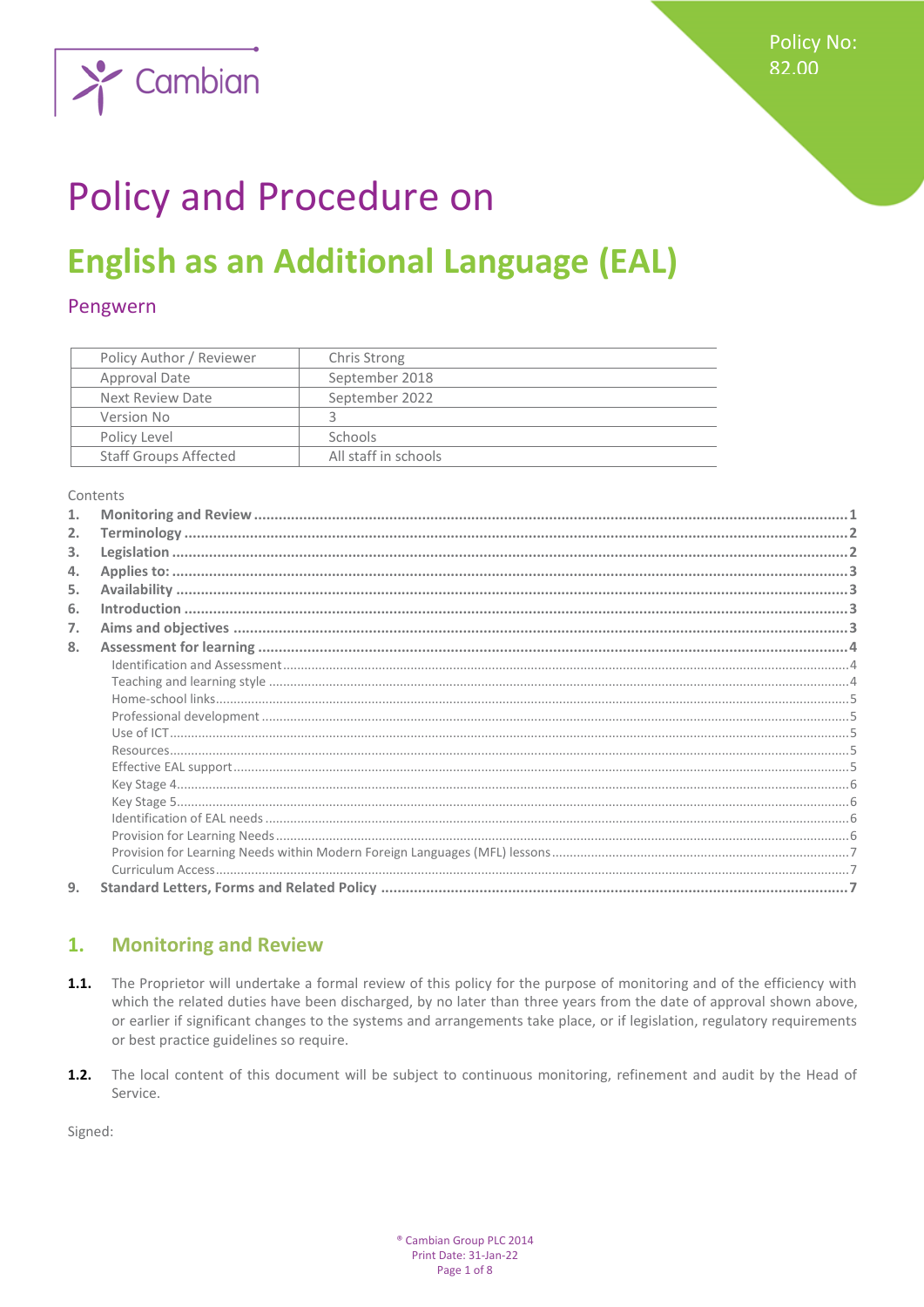

**S' Cambian** 

Andrew Sutherland **David Glaves Representative, Proprieter - Cambian Group Principal - Pengwern** August 2021 January 2022

## <span id="page-1-0"></span>**2. Terminology**

2.1. Our aim is to use consistent terminology throughout this policy and all supporting documentation as follows:

JODA

| 'Establishment' or 'Location | this is a generic term which means the Children's<br>Home/school/college. Pengwern is a college                                                                                                                                                         |
|------------------------------|---------------------------------------------------------------------------------------------------------------------------------------------------------------------------------------------------------------------------------------------------------|
| <b>Individual</b>            | means any child or young person under the age of 18 or young<br>adult between the ages of 18 and 25. At Pengwern we have<br>Young people/adults attending and/or residing between the ages<br>of 16 to 25.                                              |
| <b>Service Head</b>          | This is the senior person with overall responsibility for the college.<br>At Pengwern this is the Principal who is David Glaves .* dual<br>registered locations need to include Service Head and Registered<br>Manager if they are not the same person. |
| <b>Key Worker</b>            | Members of staff that have special responsibility for Individuals<br>residing at or attending the Establishment.                                                                                                                                        |
| Parent, Carer, Guardian      | means parent or person with Parental Responsibility                                                                                                                                                                                                     |
| <b>Regulatory Authority</b>  | Regulatory Authority is the generic term used in this policy to<br>describe the independent regulatory body responsible for<br>inspecting and regulating services. At Pengwern this is<br>[Estyn/CIW.                                                   |
| <b>Social Worker</b>         | This means the worker allocated to the child/family. If there is no<br>allocated worker, the Duty Social Worker or Team Manager is<br>responsible.                                                                                                      |
| <b>Placing Authority</b>     | Placing Authority means the local authority/agency responsible<br>for placing the child or commissioning the service                                                                                                                                    |
| <b>Staff</b>                 | Means full or part-time employees of Cambian, agency workers,<br>bank workers, contract workers and volunteers.                                                                                                                                         |
| <b>SEN</b>                   | means Special Education Needs and is usually shortened to SEN.                                                                                                                                                                                          |

## <span id="page-1-1"></span>**3. Legislation**

**3.1.** Complies with Part 6, paragraph 24(3) (b) of The Education (Independent School Standards Compliance Record) (England) (Amendment) Regulations.

| Version:                 |                   | <sup>®</sup> Cambian Group PLC 2014            | Approved   |
|--------------------------|-------------------|------------------------------------------------|------------|
| <b>Next Review Date:</b> | September<br>2022 | Policy Name: English as an Additional Language | Date: Sept |
| <b>Print Date:</b>       | 31-Jan-22         | Page 2 of 8                                    |            |

by: Chris Strong tember 2018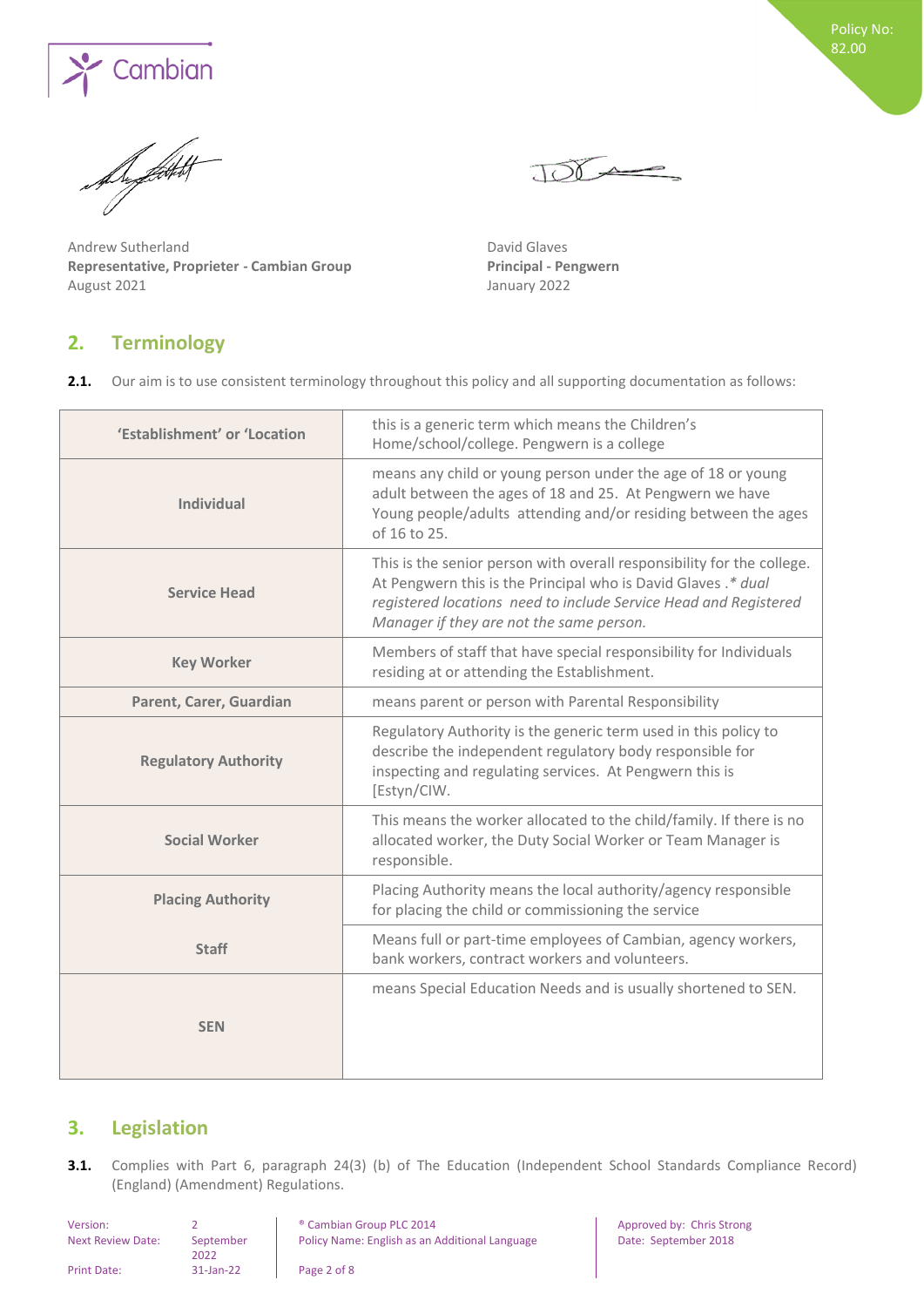

## <span id="page-2-0"></span>**4. Applies to:**

- the whole Location inclusive of activities outside of the normal hours;
- <span id="page-2-1"></span>• all staff (teaching and support staff), the proprietor and volunteers working in the Location.

## **5. Availability**

**5.1.** This policy is made available to parents/guardians, carers, staff and Individuals from the **[enter location on site where** a copy can be obtained and include website if applicable].

## <span id="page-2-2"></span>**6. Introduction**

- **6.1.** In common with the rest of the curriculum, where a child is learning English as an additional language, this is individually planned for, taking into account the particular needs of the child and working with the family to plan how best to facilitate the child's integration into an English speaking setting. If for example, a child at our Location was most comfortable with say another language our strategy in understanding how best to enable the child to use English would include observing the child communicating in their mother tongue. As a result of this, key English words would be sent to the guardians, and we would request from them a list of the key words in their mother tongue. This would enable the teachers to be familiar with what the child might be trying to say. It would also assist in preventing the child becoming disheartened having managed to form a word, this being a significant achievement, in the mother tongue and then enable the teachers to encourage the child to transfer the word into English. Our experience is that this individually tailored approach has shown to be highly successful. We offer guardians the option to receive any policies, procedures, newsletters etc. That they would receive in English, translated into other languages.
- **6.2.** The teaching and learning, achievements, attitudes and well-being of all our Individuals are important. We encourage all our Individuals to achieve the highest possible standards. We do this through taking account of each Individual's life experiences and needs.

## <span id="page-2-3"></span>7. Aims and objectives

- The National Curriculum secures entitlement for all Individuals to a number of areas of learning and gives them the opportunity to develop the knowledge, understanding, skills and attitudes that are necessary for their selffulfilment and development as responsible citizens. We promote the principles of fairness and justice for all through the education that we provide in our school.
- The aim of this policy is to help ensure that we meet the full range of needs of those Individuals who are learning English as an additional language. This is in line with the requirements of current legislation
- **7.1.** We aim to raise the attainment of minority ethnic pupils by:
	- assessing pupils' English ability and giving pupils with EAL access to the curriculum as quickly as possible;
	- providing pupils with EAL opportunities to hear and read good models of English and extend their knowledge and use of English;
	- providing additional in-class and withdrawal support to these pupils;
	- developing an understanding of and valuing pupils' home languages;
	- using visual and auditory resources;
	- assessing pupils with EAL to establish their needs and progress;
	- liaising with Special Educational Needs (SEN) colleagues in identifying pupils who may additionally have SEN.
- **7.2.** The aims of our (EAL) provision are that all students whose first language is not English:
	- become autonomous in all aspects of the English Language;
	- are supported so that they gain full access to the full school curriculum that is offered;
	- become aware of and can appropriately respond to differences and similarities between their cultures and others;

| Version:                 |                   | <sup>®</sup> Cambian Group PLC 2014          |
|--------------------------|-------------------|----------------------------------------------|
| <b>Next Review Date:</b> | September<br>2022 | Policy Name: English as an Additional Langua |
| Print Date:              | 31-Jan-22         | Page 3 of 8                                  |

Approved by: Chris Strong Policy Name: September 2018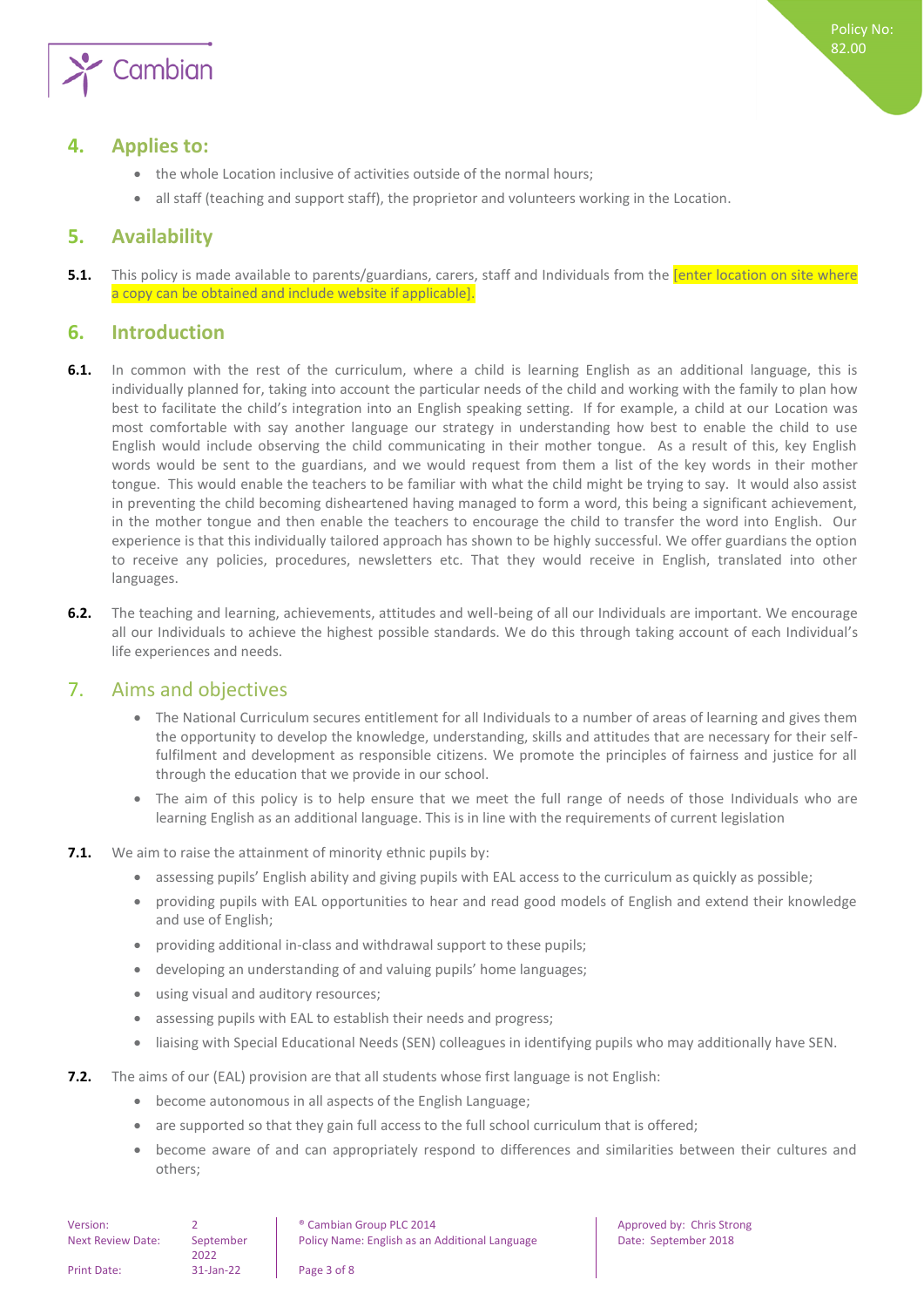

- progress in their abilities within each aspect of the English Language including speaking, listening writing and reading;
- <span id="page-3-0"></span>are supported in their preparations for their next step in their academic careers.

## 8. Assessment for learning

- 8.1. We use the [QCA English scales] to measure English language competence for EAL Individuals linked to the National Curriculum. These have only recently been published. We carry out ongoing recording of attainment and progress in line with agreed school procedures.
- **8.2.** The statutory assessment arrangements of the National Curriculum allow us to make special arrangements for Individuals who are learning English as an additional language.
- **8.3.** In the mathematics tasks and tests at Key Stage 1 we help Individuals by translating English words or phrases that appear in the assessment materials, or non-English words or phrases that the Individuals use in their responses.
- 8.4. For the science and written mathematics test at Key Stage 2, we provide verbal or written translations of words or phrases in the test papers which we think are likely to prove difficult for Individuals for whom English is an additional language. For the mental arithmetic test at Key Stage 2 we provide a verbal translation of the test to Individuals who have limited English.
- **8.5.** The language support teacher offers support to Individuals during the Key Stage 1 and Key Stage 2 assessment period.
- 8.6. Students who have been resident in Britain for less than two years at the time of sitting formal public examinations (e.g. GCSE, A-level) may qualify for extra time. The SENCo will submit the necessary documentation to the relevant examining bodies in this instance.

#### <span id="page-3-1"></span>**Identification and Assessment**

- **8.7.** Guardians are asked to inform school of any language needs their child may have on entry to school. In addition to this, their class teachers liaising with colleagues and working alongside pupils should be able to identify and assess pupils with EAL in order to target them for support. This can be done using a variety of data, including:
	- NFER English and Maths tests
	- PIPs and Aspects
	- Foundation stage profile
	- CATs
	- Teacher assessment
	- Reading tests/sweeps
	- Spelling tests
	- Individual pupil targets
	- ICT based tracking systems
	- Consultation with guardians
	- Attendance and behaviour monitoring
	- Accurate ethnic data
- 8.8. Once the pupils have been identified and assessed, the class teacher needs to work with colleagues to develop Individual Language Plans with SMART targets (ILP's). All should be aware that EAL pupils will frequently understand what is being said, well before they have confidence enough to speak themselves.

Approved by: Chris Strong

Date: September 2018

#### <span id="page-3-2"></span>**Teaching and learning style**

- **8.9.** Teachers take action to help Individuals who are learning English as an additional language by various means:
	- developing their spoken and written English by:

| Version:                 |                   | <sup>®</sup> Cambian Group PLC 2014            |
|--------------------------|-------------------|------------------------------------------------|
| <b>Next Review Date:</b> | September<br>2022 | Policy Name: English as an Additional Language |
| Print Date:              | $31$ -Jan-22      | Page 4 of 8                                    |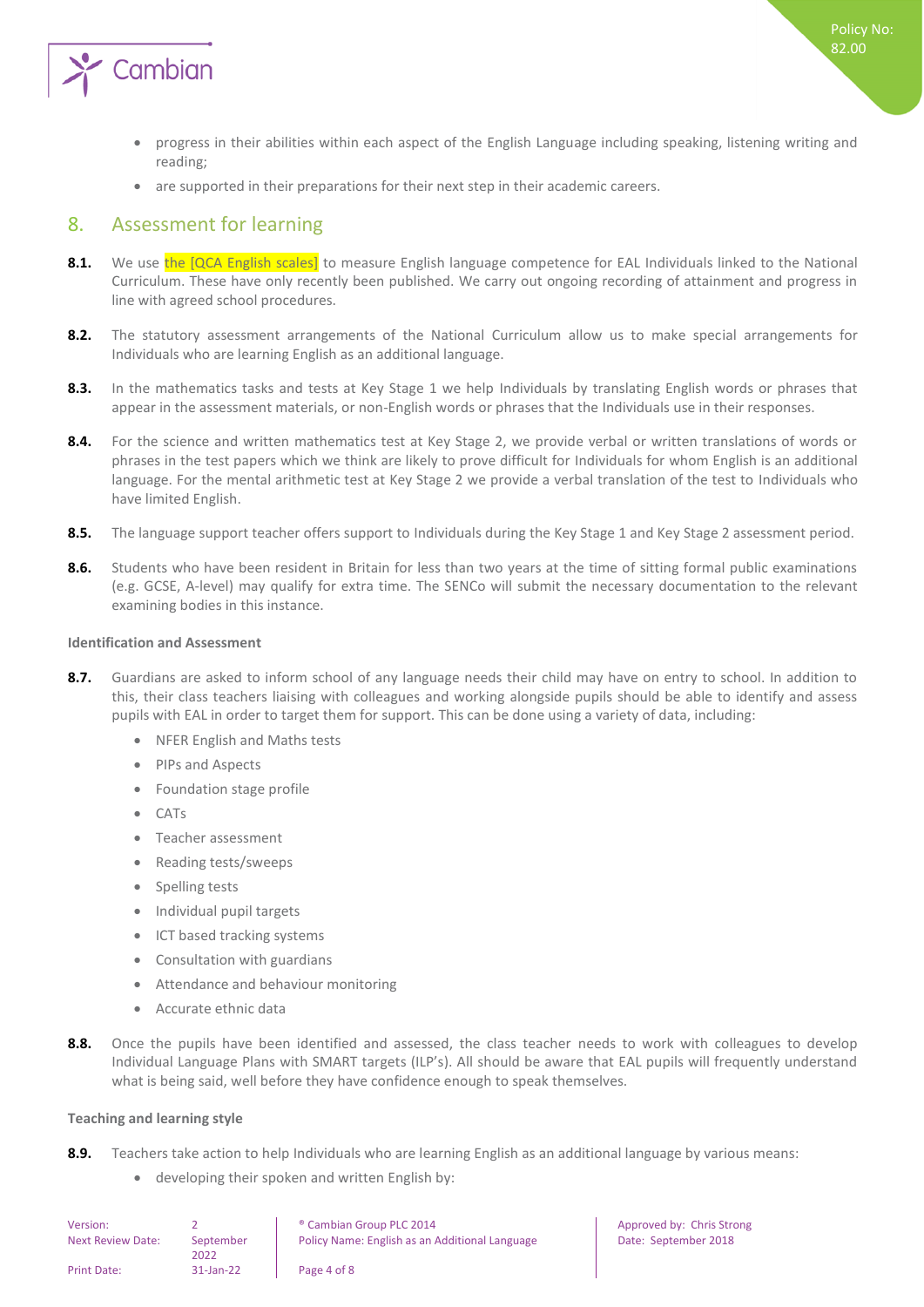

Policy No: 82.00

- o providing in class support for individuals and small groups;
- o developing appropriate resources;
- o explaining how speaking and writing in English are structured for different purposes across a range of subjects;
- $\circ$  providing a range of reading materials that highlight the different ways in which English is used;
- o encouraging Individuals to transfer their knowledge, skills and understanding of one language to another;
- o providing support within small-group intervention strategy programmes also involving non–EAL pupils;
- o providing advice and training for staff members;
- o building on Individual's experiences of language at home and in the wider community, so that their developing uses of English and other languages support one another;
- ensuring access to the curriculum and to assessment by:
	- o using accessible texts and materials that suit Individual's ages and levels of learning;
	- o providing support through ICT, video or audio materials, dictionaries and translators, readers and amanuenses;
	- o using the home or first language where appropriate.

#### <span id="page-4-0"></span>**Home-school links**

- **8.10.** These are in place to:
	- Welcome guardians into school
	- Communicate with and involve guardians in their Individual's learning
	- Promote a multi-cultural understanding in school
- **8.11.** The school is aware of obstacles to communication that may arise for some pupils and families with EAL and knows where to seek advice and support to overcome these.

#### <span id="page-4-1"></span>**Professional development**

8.12. All staff are provided with opportunities for training on EAL, through the SENCo, whose responsibility it is to provide this training on a regular basis, for all staff to extend their knowledge and understanding and enhance their skills. This contributes to the development of good practice and the raising of achievement within the school.

#### <span id="page-4-2"></span>**Use of ICT**

**8.13.** ICT is a central resource for learning in all areas at insert name of school and is used when relevant for meeting the needs of EAL pupils.

#### <span id="page-4-3"></span>**Resources**

- 8.14. Staff working with EAL pupils can receive training in how to use existing resources to support language development, as part of their professional development. The school seeks to purchase resources which reflect different ethnicities in their language, visual images and content. Money is allocated each year to purchase further resources to support Learning Development including EAL. If teachers do not share the student's language they can use resources to demonstrate the value of the student's language through:
	- dual language texts;
	- multi lingual labels around the classroom / school and
	- stories from their own and other cultures.

#### <span id="page-4-4"></span>**Effective EAL support**

Next Review Date: September

2022

Version: 2 ® Cambian Group PLC 2014 Approved by: Chris Strong Policy Name: English as an Additional Language Date: September 2018

Print Date: 31-Jan-22 Page 5 of 8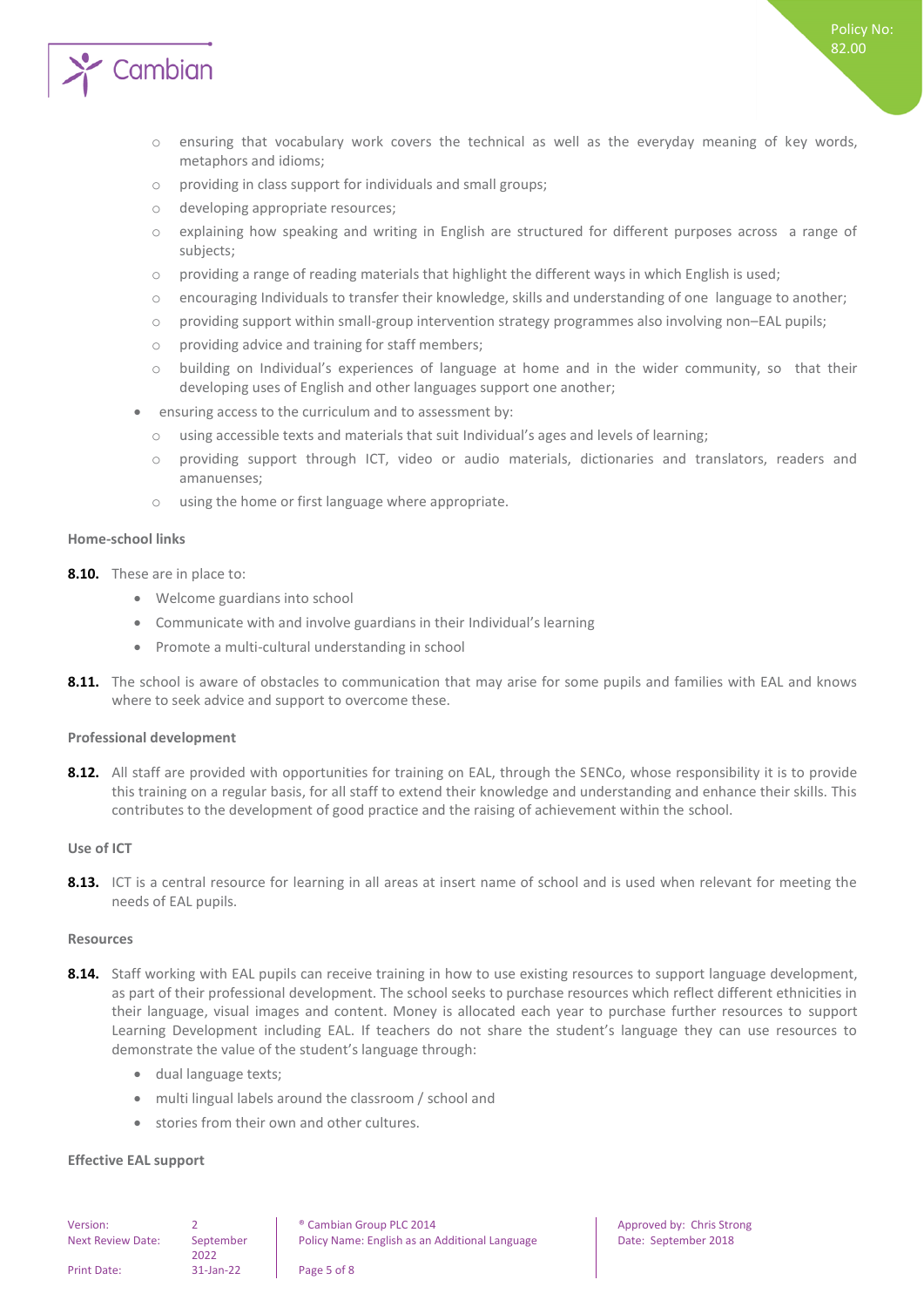

### **8.15.** This will be evidenced by:

- High standards of EAL training and curriculum content for EAL pupils
- Good leadership and management of EAL
- Pupils with EAL are sufficiently challenged and supported so they can reach their potential
- Support takes account of pupils at the early stage of language learning
- Use of our 'guardian angel' system. New EAL learners can be paired with both a helper who speaks their mother tongue, wherever possible (to help them feel comfortable) and a classmate (to help them integrate into the school)
- Support takes account of pupils at later stages of language learning by supporting them in their development of literacy across the curriculum and higher order language skills, e.g. pre-teach specific vocabulary, for example for science, to prepare them in advance of the lesson
- The offered curriculum is relevant and sensitive
- The SMT is involved in the monitoring, deployment and quality of provision for the support of minority ethnic pupils
- Links with guardians are good
- The area is a strength in the school
- <span id="page-5-0"></span>**8.16.** The additional support beyond the classroom available through the SEND department will take following form:

#### **Key Stage 4**

**8.17.** Students with an appropriate level of English will continue in mainstream English lessons leading to GCSE English and English literature. Those who would find the GCSE curriculum too difficult or inappropriate will receive timetabled EAL lessons in preparation for the First Certificate in English or the Cambridge Preliminary English Test.

#### <span id="page-5-1"></span>**Key Stage 5**

**8.18.** Sixth formers are recommended two lessons of EAL a week during their study periods. Students are working towards the IELTS examination which is required by many universities in the UK and abroad. Arrangements will be made for them to take their IELTS at a local school centre.

### <span id="page-5-2"></span>**Identification of EAL needs**

- **8.19.** EAL needs are identified through a range of methods, including:
	- On entry, when EAL is identified and recorded as part of the entrance process, and interviews/meetings with the child and guardians take place.
	- By teaching staff recognition of the particular needs of a child, which should be fed back to the SENCo.
	- Through individual meetings with the SENCo, and with the Head of the MFL faculty where appropriate (e.g. where the language spoken is one that is taught within school, and/or where facilitation of the child's development of language can clearly be assisted through the MFL department's provision).
	- Through discussion with external professionals e.g. tutors, previous teachers, etc.
	- Through parental information.
- **8.20.** Guardians are asked to inform school of any language needs their child may have on entry to school. In addition to this, their class teachers liaising with colleagues and working alongside their students should be able to identify and assess students with EAL in order to target them for support. Once the students have been identified and assessed, the SENCo will provide key details of the students' requirements, and advice as to appropriate strategies, through the EAL register. All should be aware that EAL students will frequently understand what is being said, well before they have confidence enough to speak themselves.

#### <span id="page-5-3"></span>**Provision for Learning Needs**

| Version:         |  |
|------------------|--|
| Next Review Date |  |

e: September 2022

Print Date: 31-Jan-22 Page 6 of 8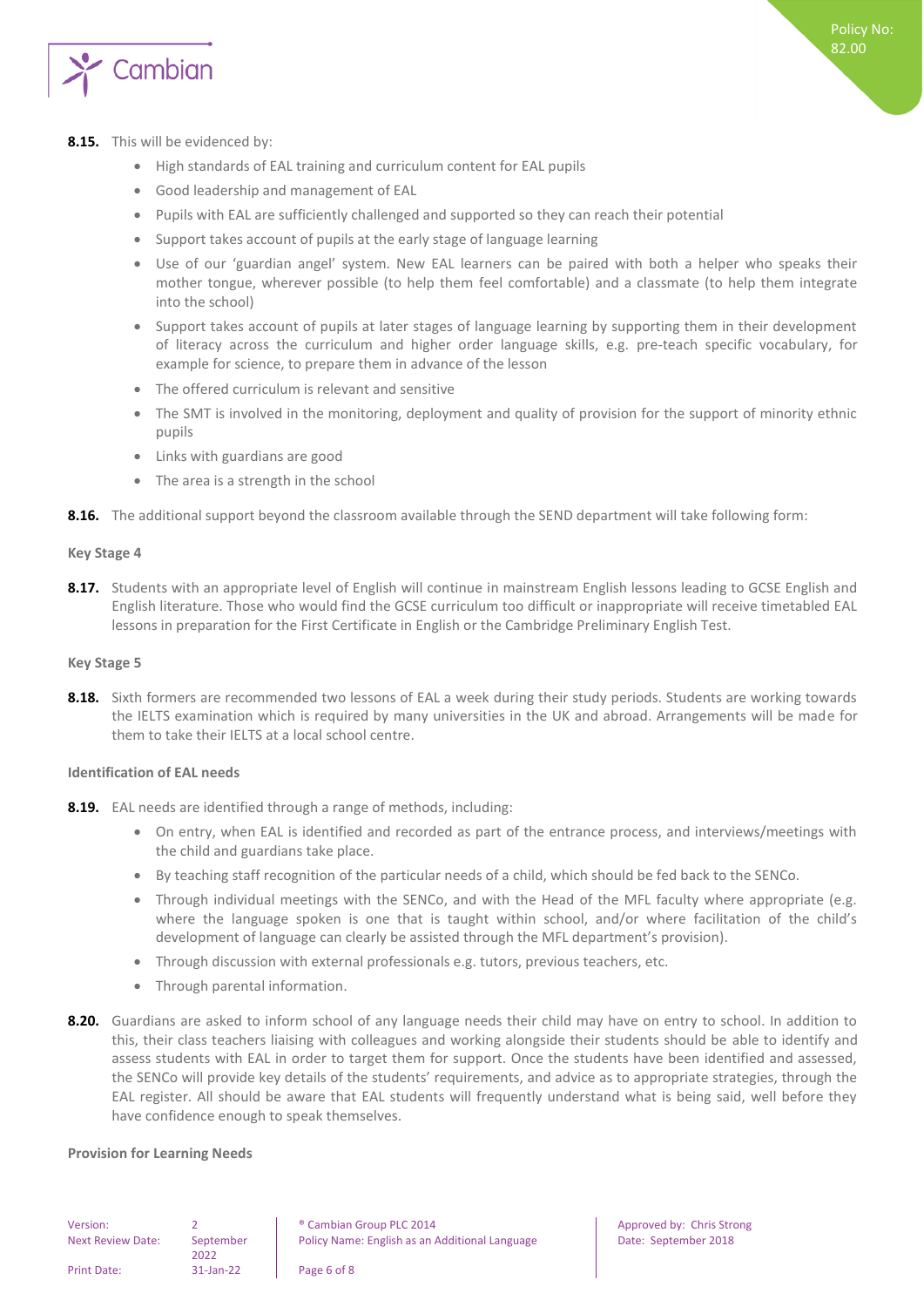

**8.21.** Students with EAL will be differentiated for in accordance with our Differentiation and SEND policies. This may involve the use of all main forms of differentiation (resource, outcome, choice, support, task). As with all students this differentiation will be personalised by subject teachers to take into account the stage of learning attained by the student, and the methods in which they work best. Teachers will be advised and supported by the SENCo as to suitable methods for each child.

#### <span id="page-6-0"></span>**Provision for Learning Needs within Modern Foreign Languages (MFL) lessons**

- **8.22.** We have students who have English as their native language and who use another language. We will also have students whose native tongue is not English but they use it as their language of instruction. We will refer to both categories of students as Bilingual Learners as they live in two or more languages. Bilingual students are those who have 'access to more than one language in normal and natural ways in their daily lives.'
- **8.23.** Within language lessons we will aim for Additive Bilingualism rather than Transitional Bilingualism which can restrict student leaning. We will aim that through their lessons in French and Spanish, knowledge of other languages extends their constantly expanding language repertoire promoting their use of English and mother tongue. Languages are not separate and isolated units and bilingual learners show a greater level of metalinguistic awareness as well as greater cognitive capacity for language as a system. Bilingual students often demonstrate higher levels of self-confidence as they function in different cultures and social groups.
- **8.24.** If a student is bilingual in French or Spanish, they will be given access to an EPP booklet for regular extension within the classroom. Additional EAL resources tailored to their precise abilities and needs will also be made regularly available. The opportunity to sit qualification examinations (e.g. GCSE, A-level) in their native tongue will be arranged wherever possible, and the Head of MFL can provide advice and guidance on obtaining tuition in languages outside school. Furthermore, the Head of MFL will endeavour to allocate time, where possible, to one on one or small group sessions with bilingual students with Native Language Assistants alongside the option of an after school club delivered by the assistants aimed specifically for bilingual speakers of the appropriate language.
- **8.25.** Language learning for our bilingual learners is encouraged through:
	- contextual support through practical experiences;
	- appropriate modelling of language;
	- opportunities to communicate confidently in the new language;
	- motivation through meaningful activities;
	- self-confidence through praise and
	- stimulating and enjoyable learning situations and
	- Time spent with Native Language Assistants in one on one or small group sessions.

#### <span id="page-6-1"></span>**Curriculum Access**

- **8.26.** Teaching and learning, achievements, attitudes and well-being of all our Individuals are important. Some of our Individuals may have particular learning and assessment requirements, which are linked to their progress in learning English as an additional language. Individuals who are learning English as an additional language have skills and knowledge about language similar to monolingual English-speaking Individuals. Their ability to participate in the full curriculum may be in advance of their communicative skills in English.
- **8.27.** All Individuals in our school follow the curricular requirements of the National Curriculum. Individuals with English as an additional language do not produce separate work.
- **8.28.** We do not withdraw Individuals from lessons to receive EAL support. Teaching Assistants work in partnership with class teachers within classrooms. This involves supporting individual Individuals or small groups of Individuals and, at times, teaching the whole class. Sometimes they work with groups of Individuals, of whom only one or two may be EAL Individuals.

## <span id="page-6-2"></span>**9. Standard Letters, Forms and Related Policy**

| Version:                |  |
|-------------------------|--|
| <b>Next Review Date</b> |  |

Print Date: 31-Jan-22 Page 7 of 8

September 2022